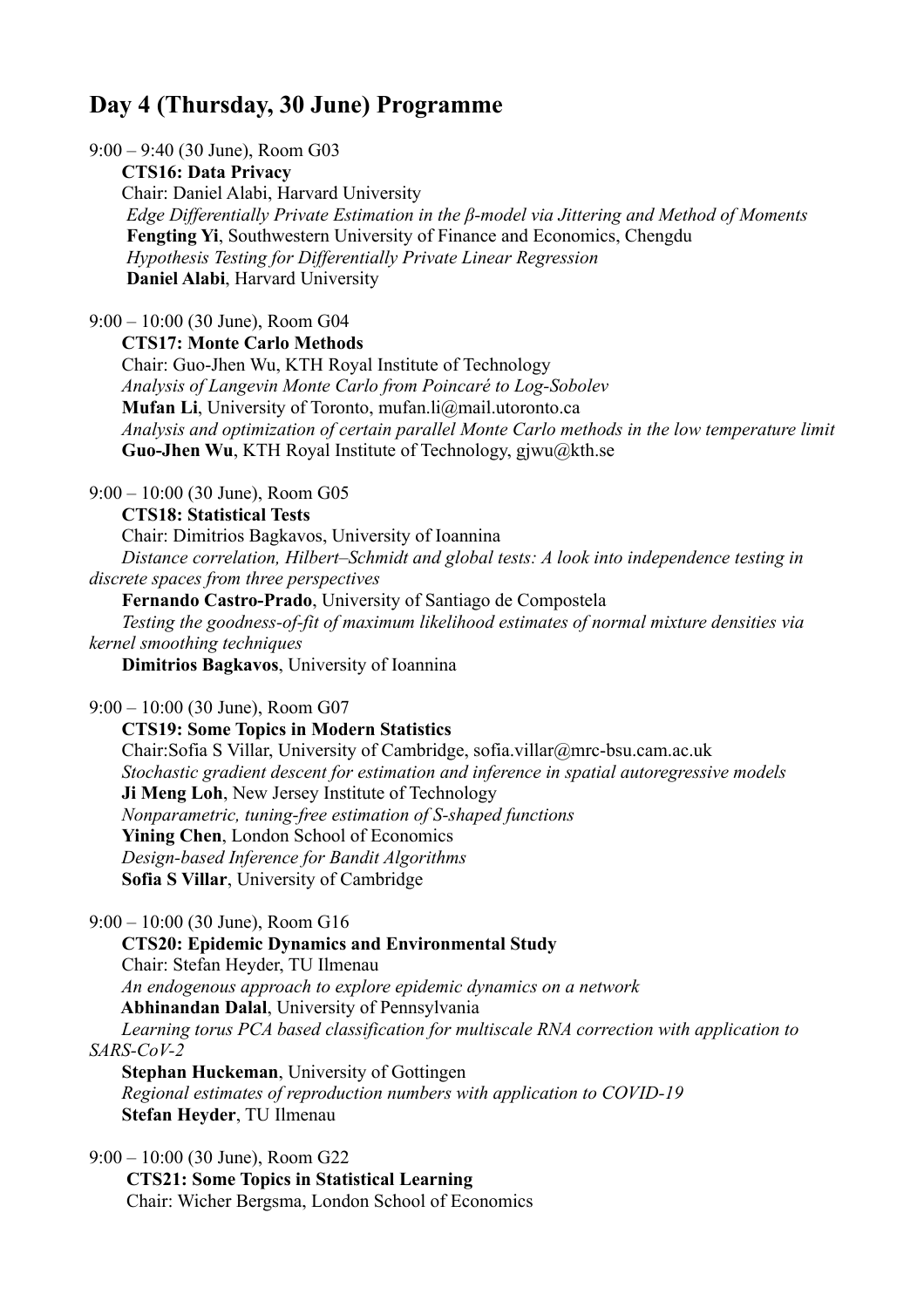*Plugin Estimation of Smooth Optimal Transport Maps* **Tudor Manole**, Carnegie Mellon University *On quantiles, continuity, and robustness Riccardo Passeggeri, Imperial College London Estimation and selection of additive interaction models using I-priors* **Wicher Bergsma**, London School of Economics

9:00 – 10:00 (30 June), Room G26

**CTS22: Complex Data Analysis**

Chair: Aritra Halder, University of Virginia *Wasserstein Distributionally Robust Estimation with Wasserstein Barycenters* **Tim Tsz-Kit Lau**, Northwestern University *Curvature Processes: Directional concavity in Gaussian random fields* **Aritra Halder,** University of Virginia

9:00 – 10:00 (30 June), Room G21A

 **CTS24: Spatial Data and Outliers** Chair: Gabriel Wallin, London School of Economics *Additive Gaussian Process Models for Spatial and Spatio-temporal Analysis* **Sahoko Ishida**, London School of Economics *Blind Source Separation over Space* **Bo Zhang**, University of Science and Technology of China *Two-way outlier detection for item response data* **Gabriel Wallin**, London School of Economics

**10:00 – 10:30 (30 June): Tea break**

10:30 – 12:30 (30 June), Room G03

 **IP22: Reflecting Diffusions, Stochastic Networks and Applications** Organizer: Cristina Costantini, University of Chieti-Pescara Chair: Ruth J. Williams, University of California, San Diego  *Domains of Attraction of Invariant Distributions of the Infinite Atlas Model* **Amarjit Budhiraja**, University of North Carolina at Chapel Hill  *Error Bounds for the Constrained Langevin Approximation for Density Dependent Markov* 

*Chains*

 **Felipe A. Campos**, University of California, San Diego  *Reflecting Diffusions in Non-smooth Domians: Some New Uniqueness Results* **Cristina Costantini**, University of Chieti-Pescara  *Diffusion Limits for Multiclass Processor Sharing Queues* **Amber Puha**, California State University San Marcos

10:30 – 12:30 (30 June), Room G04

 **IP23: Centennial of the Lindeberg Central Limit Theorem** Chair: Adam Jakubowski, University of Torun *The Central Limit Theorem: Lindeberg and after* **Rene Schilling**, TU Dresden *Asymptotic normality in Banach spaces via Lindeberg method* **Alfredas Rackauskas**, Vilnius University  *Lindeberg Central Limit Theorem and the Principle of Conditioning* **Adam Jakubowski**, Nicolaus Copernicus University

10:30 – 12:30 (30 June), Room G05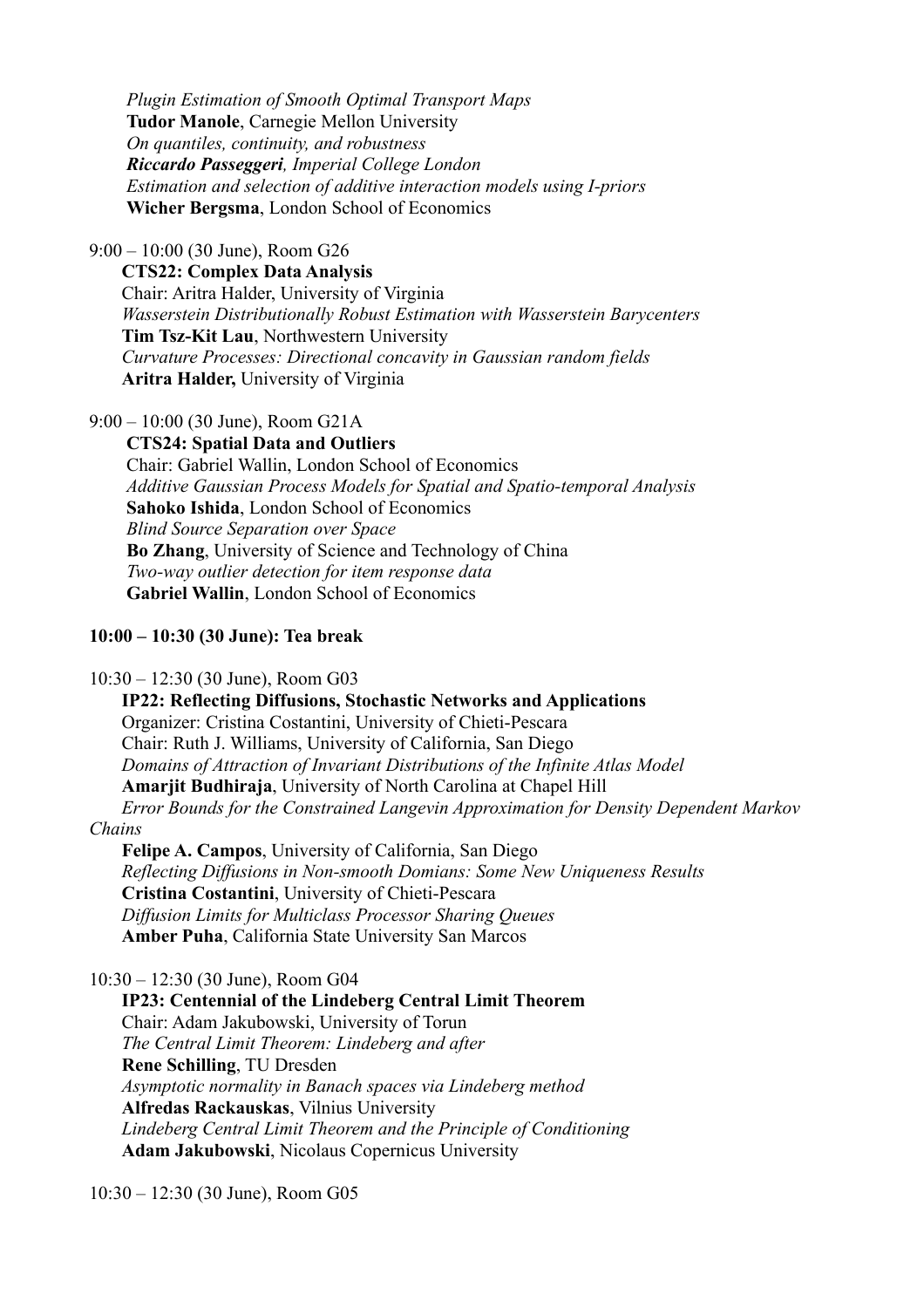# **IP26: Random Walks in Static and Dynamic Random Environments**

Chair: Jonathon Peterson, Purdue University

 *Random Walk on the Simple Symmetric Exclusion Process* **Daniel Kious**, University of Bath  *Biased Random Walk on Dynamical Percolation* **Nina Gantert**, Technical University Munich *Random conductance models on simple point processes* **Alessandra Faggionato**, University La Sapienza  *Anomalous Fluctuations for Random Walks in Dynamic Random Environments with Resetting* **Luca Avena**, Leiden University

10:30 – 12:30 (30 June), Room G07

#### **IP29: Geodesics in First-passage Percolation**

 Chair: Daniel Ahlberg, Stockholm University  *Empirical Measures, Geodesic Lengths, and a Variational Formula in First-passage Percolation*

 **Erik Bates**, University of Wisconsin, Madison  *Transitions for Exceptional Times in Dynamical First-Passage Percolation* **Jack Hanson**, City University of New York  *Superconcentration, Chaos and Multiple Valleys in First-Passage*

*Percolation*

**Maria Deijfen**, University of Stockholm

10:30 – 12:30 (30 June), Room G22

**IS8 Selective Inference**

 Chair: Jacob Bien, University of Southern California  *Multiple testing of partial conjunction null hypotheses, with application to replicability analysis of high-dimensional studies*

 **Thorsten Dickhaus**, University Bremen  *Is the Best Good Enough? Goodness-of-fit After Selection* **Joshua Loftus**, London School of Economics *Selective inference for hierarchical clustering* **Lucy Gao**, University of Waterloo  *A (tight) upper bound for the length of confidence intervals with conditional coverage* **Hannes Leeb**, University of Vienna

10:30 – 12:30 (30 June), Room G16

#### **IS10: Spatial and Spatial-temporal Modelling**

 Chair: Hsin-Cheng Huang, Academia Sinica, Taipei  *Accelerated Spatio-Temporal Changes in Arctic Sea Ice from Remote Sensing Data* **Noel Cressie**, University of Wollongong and **Bohai Zhang**, Nankai University *Asynchronous Changepoint Estimation for Spatially Correlated Functional Time Series* **Bo Li**, University of Illinois Urbana-Champaign *Composite likelihood inference for ordinal periodontal data with replicated spatial patterns* **Jun Zhu**, University of Wisconsin-Madison

10:30 – 12:30 (30 June), Room G26

**IS13: Adaptive Learning**

 Chair: Alexandra Carpentier, University of Magdeburg *Minimax Non-Parametric Testing: Local Adaptivity, Conditional Independence, and Calibration via Permutation* **Sivaraman Balakrishnan**, Carnegie Mellon University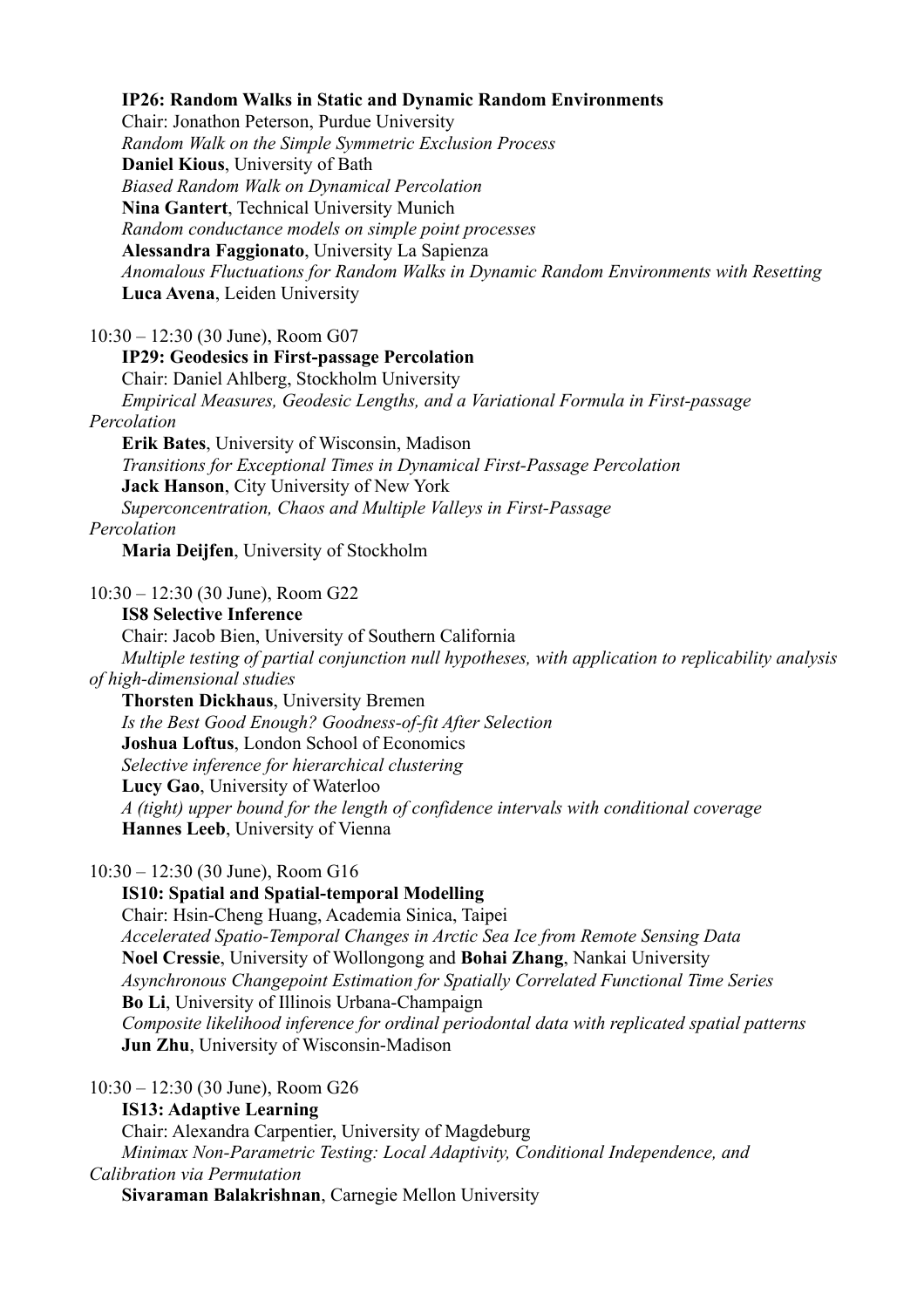*Fundamental limits for learning hidden Markov model* **Elisabeth Gassiat**, Universite Paris Sud  *Tracking Most Significant Arm Switches in Bandits* **Samory Kpotufe**, Columbia University *Optimal Ranking in Crowd-Sourcing Problems* **Nicolas Verzelen**, INRAE Montpellier

10:30 – 12:30 (30 June), Chancellors Hall

 **IS25: Conformal Predication, Semiparametric Statistics, and Causal Inference** Organizer: Yachong Yang, University of Pennsylvania Chair: Arun Kumar Kuchibhotla, Carnegie Mellon University  *Conformal Inference of Counterfactuals and Individual Treatment Effects* **Lihua Lei**, Stanford University  *Finite-Sample Efficient Conformal Prediction* **Yachong Yang**, University of Pennsylvania  *Overparameterized Ridgeless Regression: Can LOOCV and GCV still Estimate Out-of-Sample Test Error when the Training Error is Zero?* **Ryan Tibshirani**, Carnegie Mellon University

10:30 – 12:30 (30 June), Room G21A

 **CTS1: High-Dimensional Inference** Jie Li, London School of Economics *High dimensional PCA: A new model selection criterion* **Abhinav Chakraborty**, University of Pennsylvania *Inference in high-dimensional logistic regression models with separated data* **Rebecca Lewis**, Imperial College London *A finite sample analysis of the benign overfitting phenomenon for ridge function estimation* **Stephane Chretien**, University of Lyon *Robust Mean and Eigenvalues Regularised Covariance Matrix Estimation* **Wenyu Cheng**, London School of Economics *Laplace and Saddlepoint Approximations in High Dimensions* **Yanbo Tang**, University of Toronto *Factorized estimation of high-dimensional nonparametric covariance models* **Jie Li**, London School of Economics

# **12:30 – 13:30 (30 June): Lunch**

13:30 – 15:30 (30 June), Room G03

 **IP24: Quantum Field Theory and Stochastic Analysis** Chair: Hao Shen, University of Wisconsin-Madison *Large N limit of 2D pure Gauge Theories*  **Antoine Dahlqvist**, University of Sussex  *Grassmannian stochastic analysis and the stochastic quantization of Euclidean Fermions* **Francesco de Vecchi**, University of Bonn  *Log-Sobolev Inequalities and Renormalisation* **Benoit Dagallier**, University of Cambridge  *Stochastic quantisation of gauge theories* **Ajay Chandra**, Imperial College London

13:30 – 15:30 (30 June), Room G05

 **IP25: High-dimensional Extremes and Their Applications**  Organizer, Richard Davis, Columbia University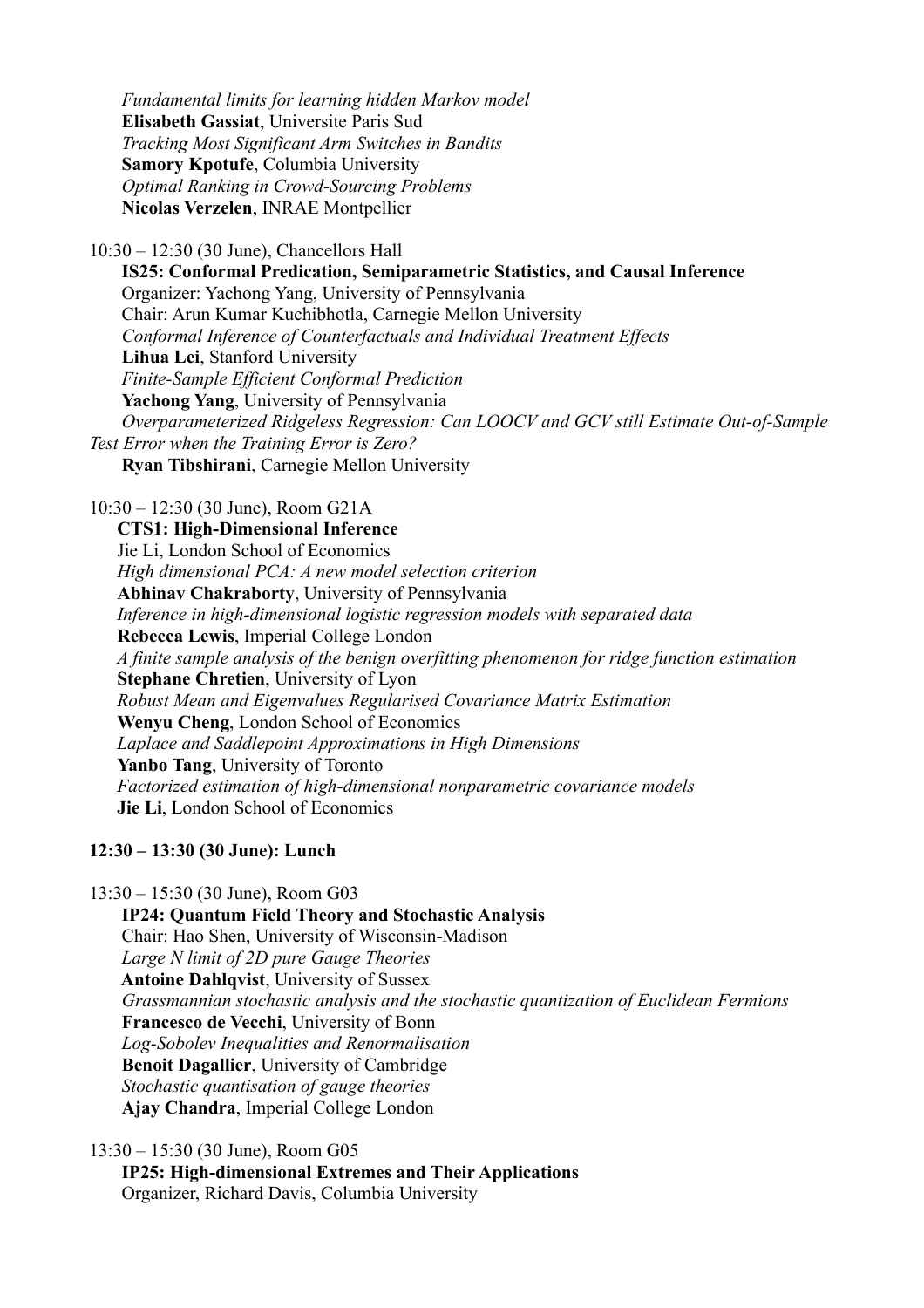Chair: Gennady Samorodnitsky, Cornell University *Tail Inverse Regression for Dimension Reduction with Extreme Response* **Anne Sabourin**, Telecom Paris, Institut Polytechnique de Paris *Distributed inference in extreme value statistics* **Chen Zhou**, Erasmus Universiteit Rotterdam *Title TBA* **Michaël Lalancette**, University of Toronto *Spectral Learning of Multivariate Extremes* **Richard Davis**, Columbia University 13:30 – 15:30 (30 June), Room G07 **IP27: Stable Random Walks, Capacity and Fractional Diffusions Session in Honour of Mark M. Meerschaert** Organizer: John P. Nolan, American University

 Chair: Stilian Stoev, University of Michigan *Attraction to and repulsion from patches on the hypersphere and hyperplane for isotropic ddimensional α-stable processes with index in*  $\alpha \in (0, 1]$  *and*  $d \ge 2$  **Andreas Kyprianou**, University of Bath  *Calculating alpha-capacity via stable random walks* **John Nolan**, American University  *A Study on the Stability of the Mean Value Property for the Fractional Laplacian* **Claudia Bucur**, University of Insubria

 *On coupled Continuous Time Random Walks*

**Hans-Peter Scheffler**, University of Siegen

#### 13:30 – 15:30 (30 June), Room G04

 **IP28: Vector- and Function-valued Random Fields: Models, Structure and Regularity** Organizer: Stilian Stoev, University of Michigan Chair: Tailen Hsing, University of Michigan *Vector valued random fields for color images* **Hermine Bierme,** University of Tours  *Wavelet random matrices and high-dimensional eigenanalysis* **Gustavo Didier,** Tulane University  *Function valued random fields: Tangents, intrinsic stationarity, and self-similarity* **Stilian Stoev**, University of Michigan  *Sample Path and Extreme Value Properties of Multivariate Gaussian Random Fields* **Yimin Xiao,** Michigan State University

# 13:30 – 15:30 (30 June), Room G22

 **IS7: Advances in Causal Inference** Organizer: Jonas Peters, University of Copenhagen Chair: Rajen Shah, University of Cambridge *Towards deriving graphical rules for efficient in causal graphical models* **Andrea Rotnitzky**, Universidad Torcuato Di Tella and Harvard University *Stochastic Causal Programming for Bounding Treatment Effects* **Ricardo Silva**, University College London  *Debiased Inverse Propensity Score Weighting for Estimation of Average Treatment Effects with High-Dimensional Confounders* **Rajen Shah**, University of Cambridge

13:30 – 15:30 (30 June), Room G26 **IS15: Statistical Machine Learning**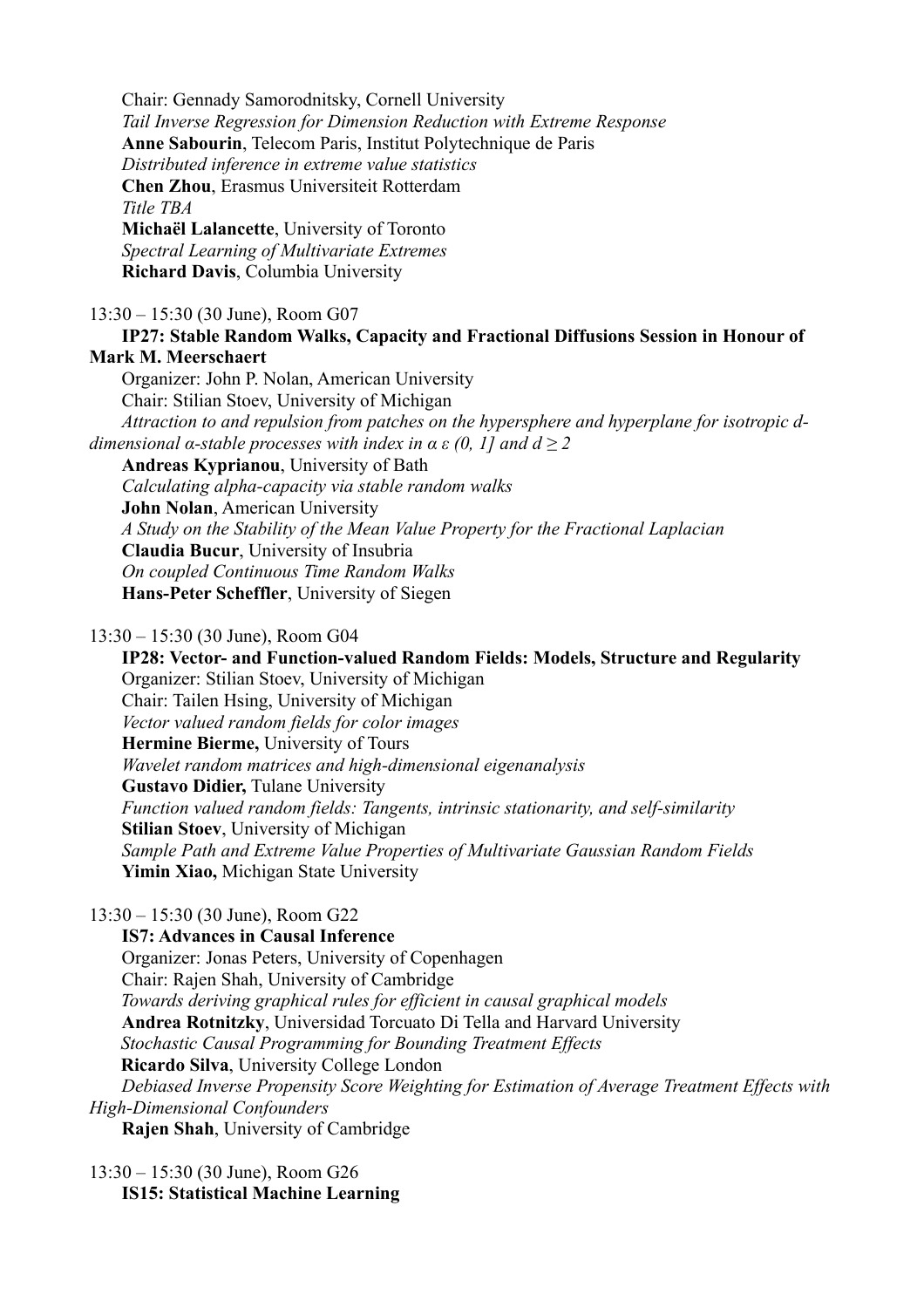Organizer: Lester Mackey, Microsoft Research & Stanford Chair: Raaz Dwivedi, UC Berkeley *Online Learning in the Real World: Delay, Optimism, and Subseasonal Forecasting*  **Genevieve Flaspohler**, MIT *Gradient-Free Kernel Stein Discrepancy* **Matthew Fisher, University of Newcastle** *Randomization Tests for Adaptively Collected Data* **Lucas Janson**, Harvard University  *Counterfactual Inference in Sequential Experimental Design* **Raaz Dwivedi**, UC Berkeley 13:30 – 15:30 (30 June), Room G16 **IS31: Game-theoretic Statistics and Safe Anytime-valid Inference** Chair: Rina Barber, University of Chicago. Organizer: Aaditya Ramdas, Carnegie Mellon University  *Game-Theoretic Probability and Statistics* **Volodya Vovk**, Royal Holloway University of London *Sequential Tests with Optional Stopping and Anytime-Valid Effect Size Estimation for Two-Sample Data Streams using E-Processes* **Rosanne Turner,** CWI Amsterdam  *Testing Exchangeability: Fork-Convexity, Supermartingales, and E-processes* **Johannes Ruf**, London School of Economics  *E-detectors: a nonparametric framework for sequential change point detection* **Alessandro Rinaldo**

13:30 – 15:30 (30 June), Chancellors Hall **Special Invited Session on Wahba's Contributions** Chair: Ming Yuan, Columbia University  *Grace Wahba's Work on Nonparametric Function Estimation* **Wing Hung Wong**, Stanford University *Decision trees in practice: lower bounds and a new shrinkage algorithm* **Bin Yu**, University of California, Berkeley  *Non-stationary Spatial Data: Think Globally Act Locally* **Douglas Nychka**, Colorado School of Mines  *Grace Wahba's Contribution to Statistical Machine Learning and Optimization* **Hao Helen Zhang**, University of Arizona

13:30 – 15:00 (30 June), Room G21A

 **TC17: Machine Learning Methods in Biomedical Studies** Chair: Rui Feng, University of Pennsylvania *Bayesian Multiple Instance Learning with Application to Cancer Detection Using TCR Repertoire Sequencing Data*

 **Sherry Wang**, Southern Methodist University & University of Texas Southwestern Medical Center *Network Functional Varying Coefficient Model*

 **Yanyuan Ma**, Pennsylvania State Univerity *RNA sequencing differential analysis using machine learning algorithms* **Dongmei Li**, University of Rochester *Layer-wise Proporgation Relevance for Deep Learning with Graph Stucture* **Rui Feng**, University of Pennsylvania